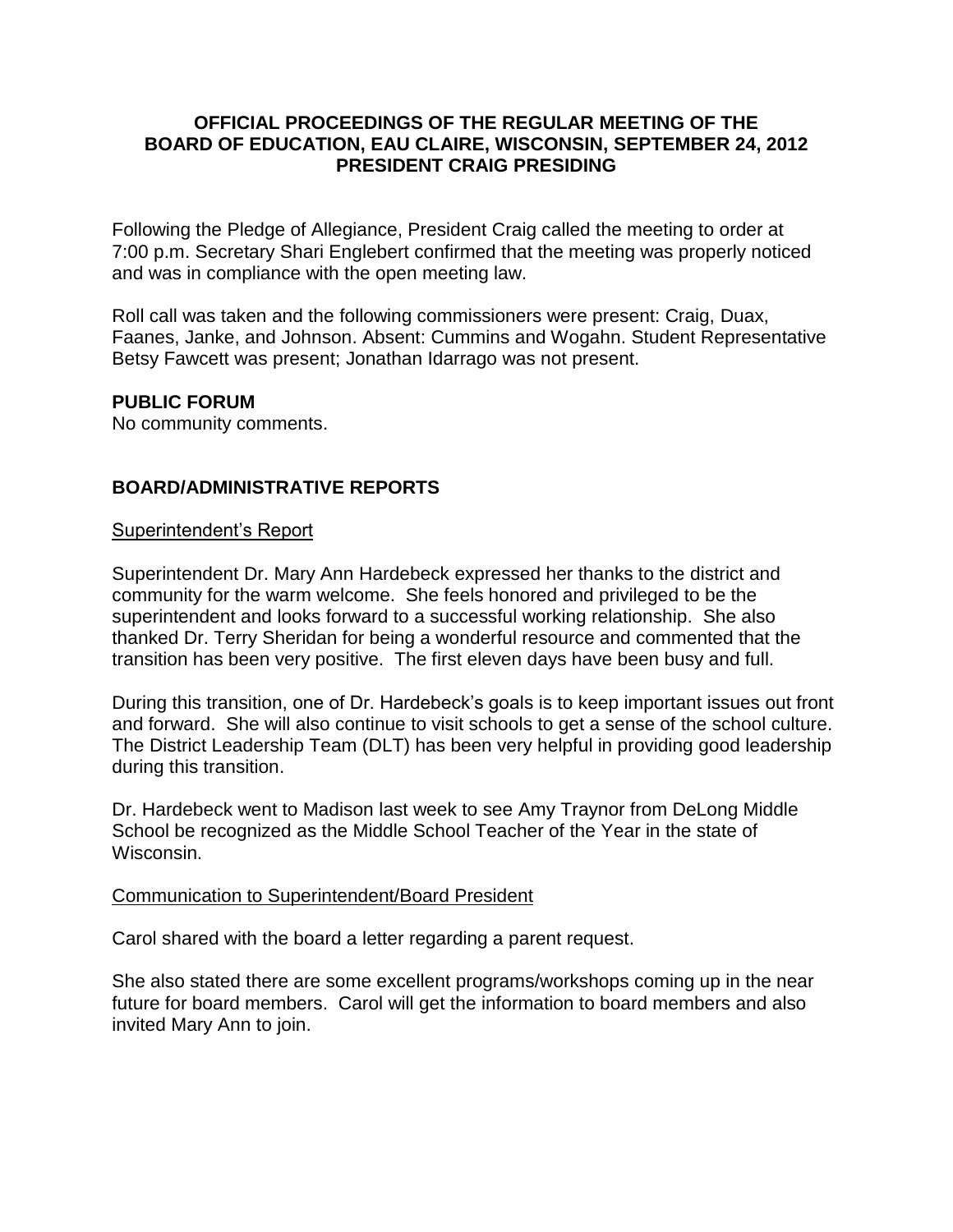# Student Representative Report

Betsy Fawcett reported visiting five Civics classes at Memorial High School sharing what is involved with being a student representative to the board. She asked students what concerns they would like brought to the Board of Education:

- District student cell phone policy—many students enjoy the new policy but feel the warning policy is a little too steep to begin with.
- Passing periods are too short at five minutes. Lunch times are too short also.

Dr. Craig stated that Board members typically do not get involved in day to day operations of schools and that perhaps she should take her concerns to Student Council or administrators in the building.

Jim Schmitt stated the district will collect data regarding cell phone policies, etc.

### Other Reports

### *Policy and Governance Committee*

Have met and working diligently on standards of equity through district; will meet one more time, following the same format used to get feedback from staff when discussions on the rental policies took place.

### *Budget Development Committee*

No report per Ken Faanes.

# **CONSENT RESOLUTION AGENDA**

Board members asked to pull Resolutions #4 and #5 from the consent agenda.

Com. Faanes moved, seconded by Com. Duax, to approve the consent resolution agenda consisting of the following items:

- The minutes of closed session of August 14, 2012, as mailed.
- The gifts in the amount of \$2,790.00 for the period August 1, 2012, through August 31, 2012, as presented.
- The matters of employment of September 24, 2012, as presented.

Consent resolution agenda items approved by unanimous roll call vote.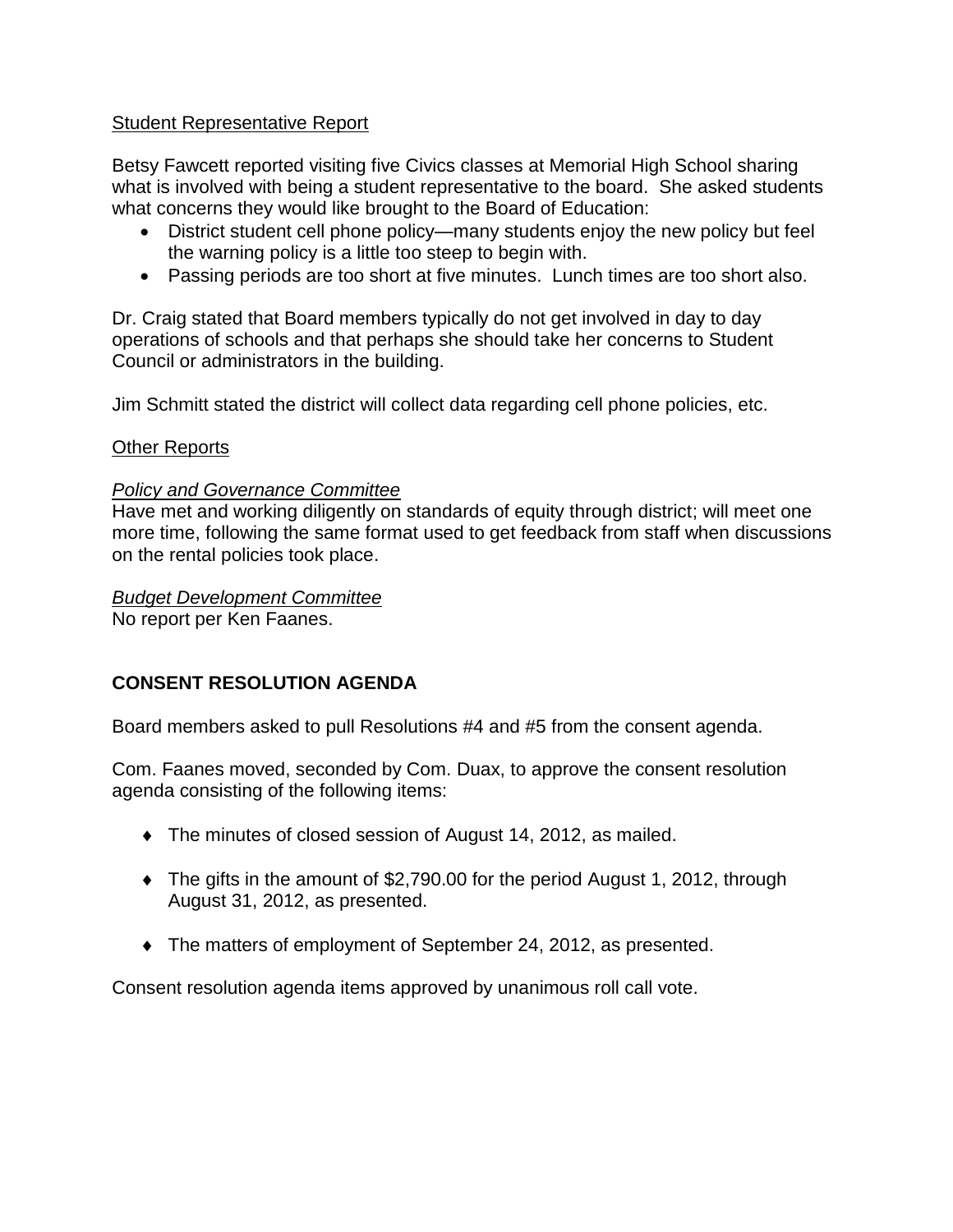# **INDIVIDUALLY CONSIDERED RESOLUTIONS**

### Resolution #4 – Approval of Cabinetry Bid for Elementary Referendum Projects

Com. Faanes moved, seconded by Com. Duax, to approve cabinetry bids for elementary referendum projects as presented.

Charlie Kramer: In original conceptual design; but costs came in a little over referendum budget. District staff built much of new cabinetry on inside walls which resulted in lower costs. We are now able to afford additional cabinetry; now asking vendor (from original bid) to make book shelves.

Carried by unanimous roll call vote.

#### Resolution #5 – Employee Handbook Modifications (Working Conditions)

Com. Faanes moved, seconded by Com. Janke, to approve employee handbook modifications for working conditions as presented.

Kay Marks: Original conversation regarding child rearing leave in June; Board wanted same language for this year. FMLA will run concurrently with child rearing leave. Section III did not have that language so that was updated.

Kay Marks: BLC in buildings are already meeting and minutes go to Kay. Kay will review and when a topic needs to be discussed at a higher level, it goes to ERC. Recommendations from ERC go through Kay to present to Board.

Carried by unanimous roll call vote.

#### Resolution #6 – Payment of Bills

The payment of all bills in the amount of \$9,915,441.59 and net payroll in the amount of \$3,024,119.98 for the period August 1, 2012, through August 31, 2012, as presented.

Com. Duax moved, seconded by Com. Johnson, to approve payment of bills and payroll as presented. Carried by the following roll call vote: Ayes: Craig, Duax, Janke, and Johnson. Abstained: Faanes.

Regular meeting adjourned.

Submitted by Shari Englebert, Board Secretary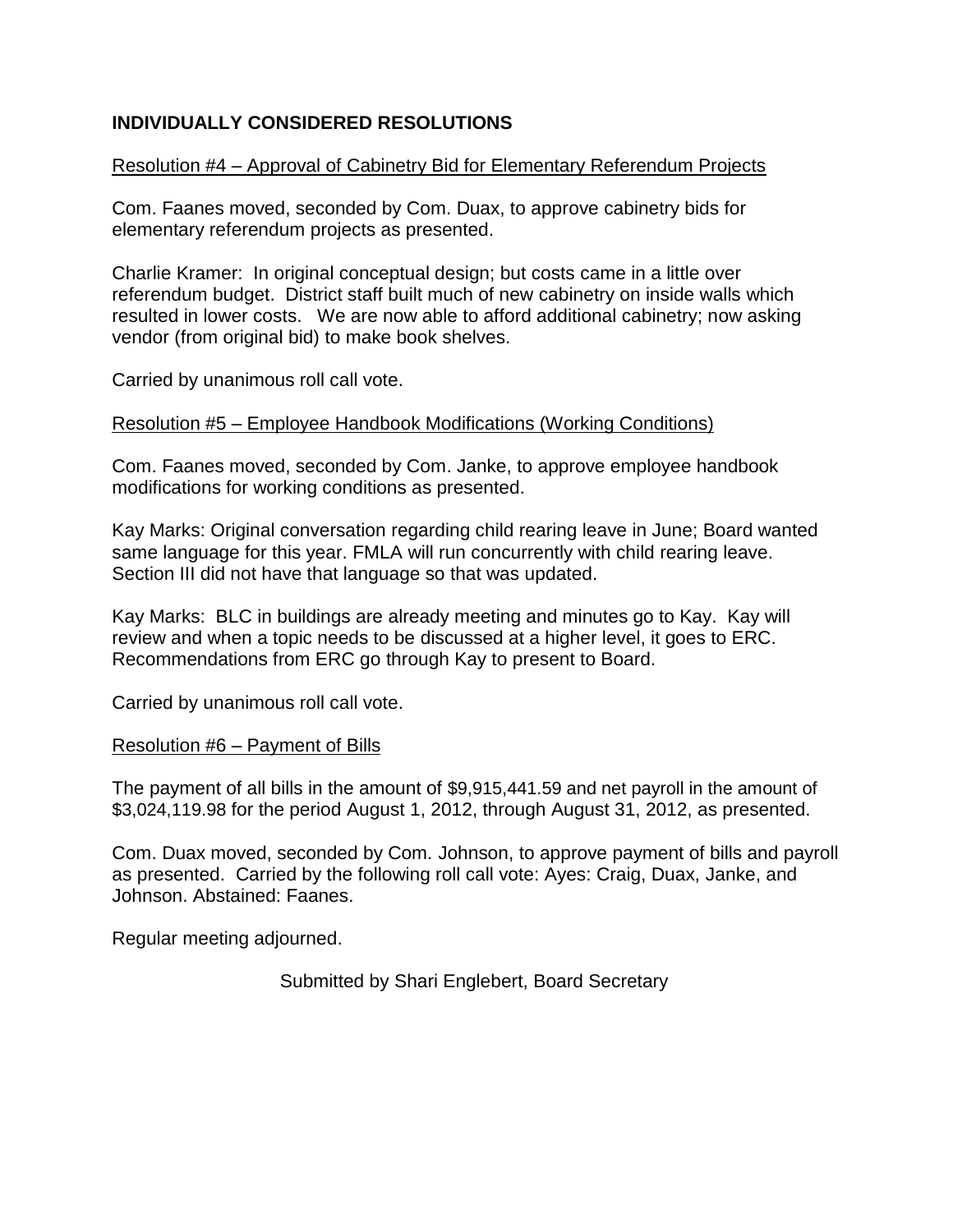#### **COMMITTEE MEETING BOARD OF EDUCATION – EAU CLAIRE, WISCONSIN SEPTEMBER 24, 2012**

1. Call to Order – Committee Meeting

Board Members present: Craig, Duax, Faanes, Janke, and Johnson. Absent: Cummins and Wogahn. Student Representatives Betsy Fawcett present and Jonathan Idarrago absent.

# 2. Committee Reports/Items for Discussion

A. 2012-2013 Recommended Budget

Dan Van de Water presented information regarding the 2012-13 recommended budget. Some key points:

- ◆ A \$50 per pupil increase in revenue limit.
- July 1 state aid projection is an increase of over \$2.9 million.
- ◆ Stimulus funding is decreasing by \$2 million.
- ◆ State controls 92.3% of resources and local is 7.7%
- Increasing student enrollment.
- ◆ Salaries make up 50.1% of budget; Benefits 28.6% (pretty similar with similar sized districts—around 80%)
- 12-13 tax rate: 10.04/M; 11-12 tax rate 10.18/M
- Using 3.9% working capital: \$4,884,973. Working capital balance on 6/30/12: \$26,587,518.
- The Board and staff need to look at creative ways to reduce gaps between revenues and expenditures and how it relates to preparing all students for post-secondary success. Some difficult decisions in the future.
- B. OPEB Actuarial Study

Dan introduced Linda Mont, Senior Consultant of Key Benefit Concepts; Linda went over the following key points:

- ◆ OPEB is the continuation of health and dental benefits post-employment
- Actuarial study is required every two years according to Government Accounting Standards Board (GASB) guidelines; or if benefits changed significantly in a year.
- Amortization is allowed as dollar OR percentage.
- Study shows district its' obligation into the future; what is accrued at this time.
- ◆ Pre Act 10—used as a bargaining tool; Post Act 10—designated by district.